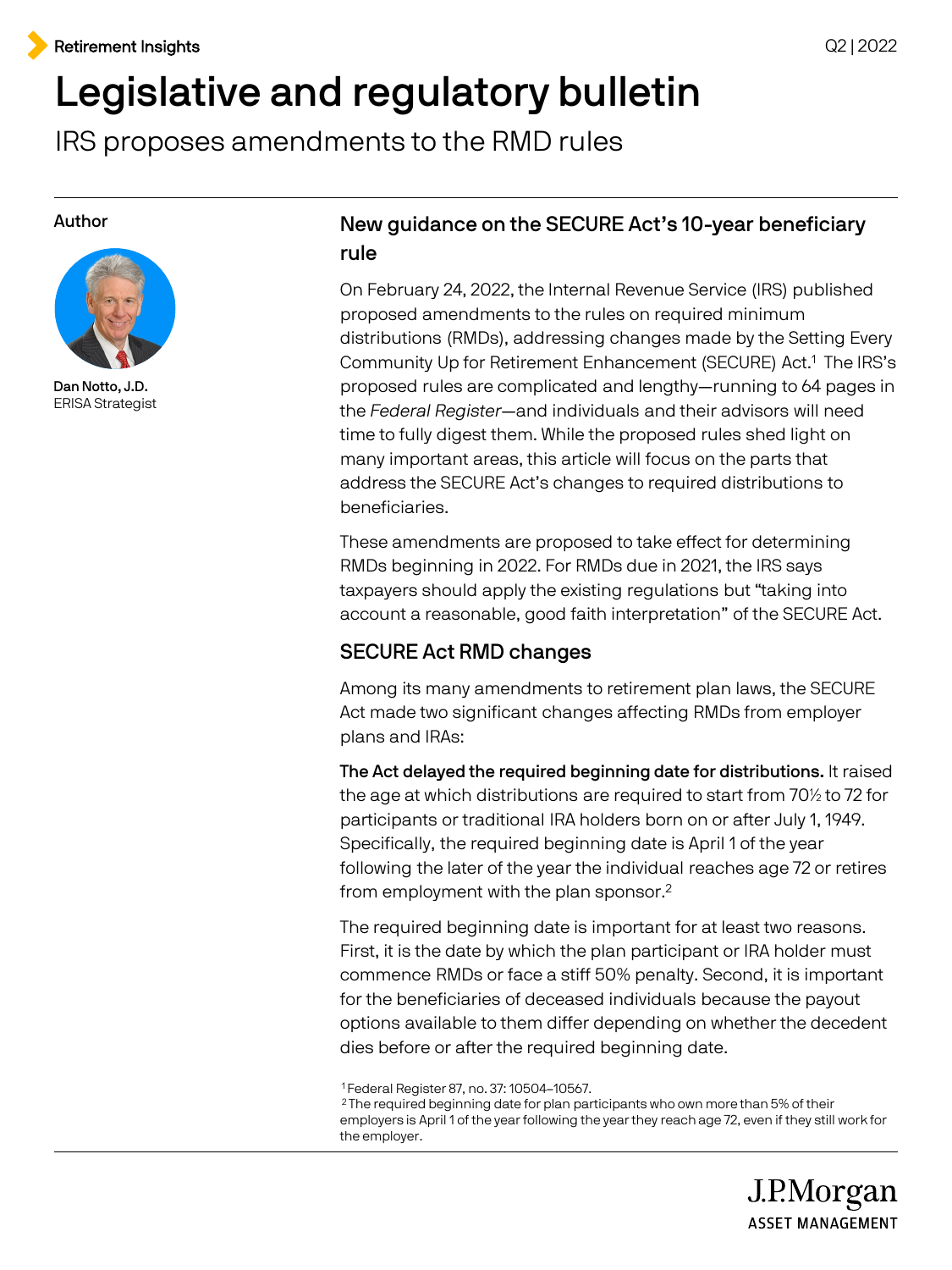The Act eliminated many beneficiaries' ability to stretch payments. Because of changes made by

 the SECURE Act, the general requirement is that the beneficiary must deplete the decedent's account by the end of the tenth year following the year of the decedent's death. This change applies with respect to defined contribution plan participants or IRA owners who die after 2019.

## An "eligible designated beneficiary" can still stretch.

 However, eligible designated beneficiaries (EDBs) are not bound by this 10-year payout rule and can generally stretch the payouts over their life expectancies. An EDB is one of the following:

- The spouse of the decedent
- A minor child of the decedent
- A disabled or chronically ill individual
- younger than the decedent • An individual who is not more than 10 years

## Proposed RMD rules provide details about EDBs

 of majority, but for the purposes of the RMD rules, a child of the decedent who has not reached age 21 is an EDB. However, once children reach 21, they no longer are EDBs and will be required to empty the accounts by the end of the tenth year following their The age of majority is 21. States have different ages 21st birthdays.

chronically ill EDBs. To be considered an EDB, a disabled or chronically ill beneficiary must provide certain documentation to the plan administrator (or trustee or custodian for IRAs) by October 31 of the year following the year the participant or IRA owner died. The rules contain definitions of "disabled" and "chronically ill." Beneficiaries who fail to provide documentation by that date will not be considered Documentation is required for disabled or EDBs and therefore will be subject to the 10-year rule.

# rule has left some scratching their heads The IRS interpretation of the 10-year payout

 As noted above, the SECURE Act requires distributions to non-EDBs to be made within 10 years after the death of the participant or IRA owner. But according to the IRS's proposed rules, the timing of those payments would differ depending on the decedent's age at death:

 participant or IRA owner died before the required beginning date, the non-EDB could withdraw any long as the entire account was distributed by the end of the tenth year following the year of death. For example, the beneficiary could take occasional withdrawals over the 10-year period or wait and take a total withdrawal in the tenth year. Death before the required beginning date. If the amount from the decedent's account each year as

 Death on or after the required beginning date. Some were surprised by the provision in the proposed rules that would apply if the participant or IRA owner died on or after the required beginning date. Many interpreted the SECURE Act as saying that the non-EDB could either take occasional withdrawals over the 10-year period or simply wait and take a complete withdrawal from the decedent's account at the end of that period.

 proposed rules would require non-EDBs to take at least a minimum annual withdrawal over the 10 year period, based on their life expectancies, and withdraw any remaining balance by the end of the But the IRS doesn't see it that way. Instead, the tenth year.

• Suppose a participant in a 401(k) plan died in 2020 at the age of 75 and her 40-year-old son is her beneficiary. According to the proposed rules, her son should have taken a distribution in 2021 based on his life expectancy and continue to take life expectancy distributions each year thereafter, with a complete distribution of any remaining balance in the account in 2030 (the tenth year following the year of his mother's death).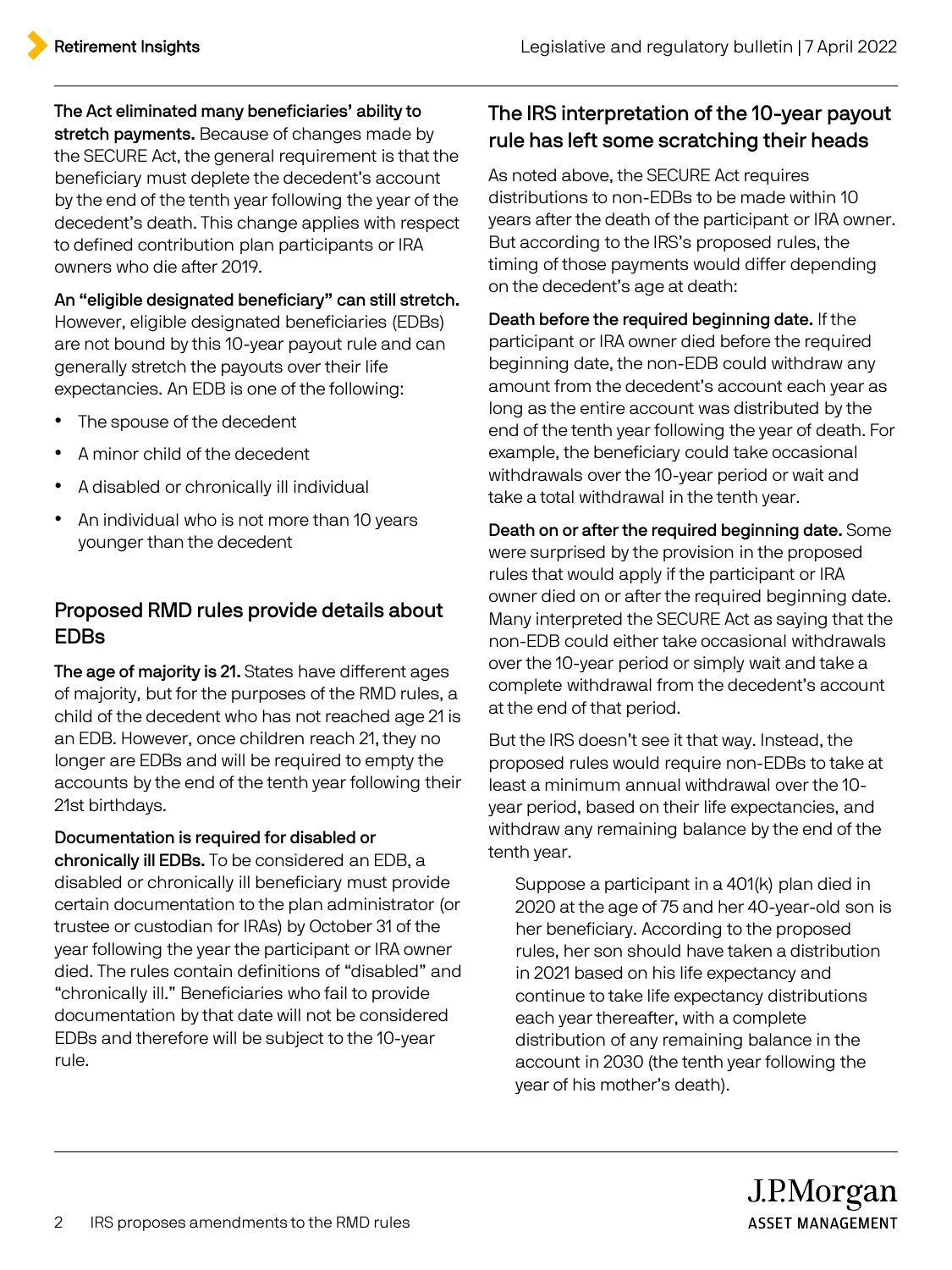• But what if the son took no distribution in 2021 because he and his advisors interpreted the SECURE Act's 10-year payout rule as permitting him to delay payments and take a lump sum in 2030? Would he be subject to the 50% penalty for failing to take a required distribution? Or would the IRS deem this to be "a reasonable, good faith interpretation" of the SECURE Act? Would he be required to take a larger distribution in 2022 to make up for the fact that the questions that many groups and individuals will likely ask in their comments to the IRS. he didn't take one in 2021? These are some of

 Comments on the proposal are due by May 25. Given that the IRS proposes that the changes be effective for distributions required in 2022, advisors may want to speak with certain clients, especially those who may be affected by the IRS's interpretation of the 10-year rule.